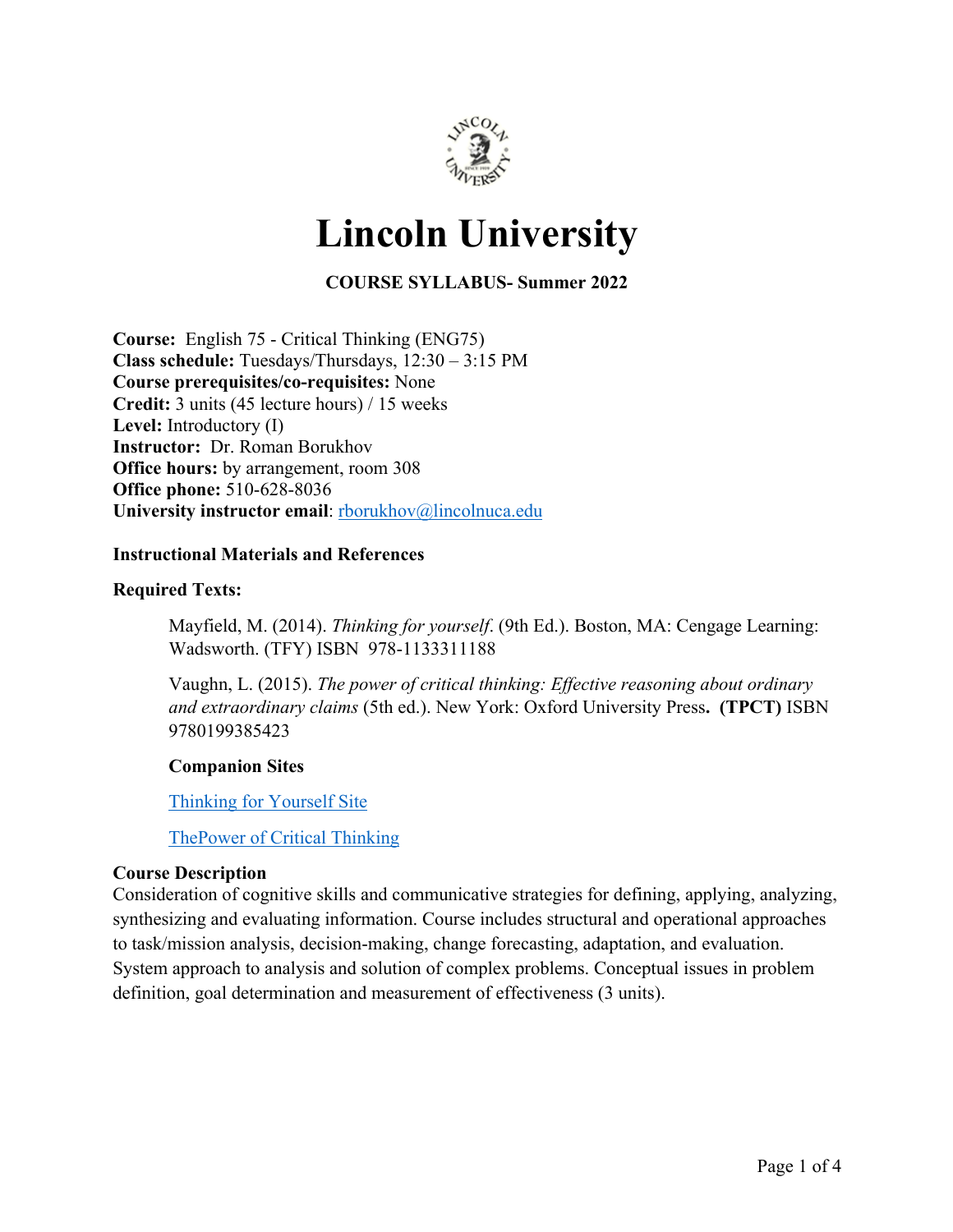# **Educational Objectives**

Skills emphasized include ability to examine objectively various sides of issues and to effectively use the procedures involved in systematic problem solving. Additional skills targeted include increased ability to develop and apply academic and professional communication skills, including improved ability to interact appropriately with challenging materials at an increased level of communicative competence.

# **Instructional Methodology**

# *This is a direct classroom instruction course.*

The course sessions will include lectures, A/V-augmented presentations (text-based and other topically related slides and relevant audio/video/web resources), written and oral classroom exercises applying course concepts, small group and classroom discussions, student presentations of individual and group assignments based on course units, with emphasis on engaging students in learning by doing.

# **Student Responsibilities**

Students are expected to consistently attend class punctually and fully (arriving on time and leaving the classroom only at the scheduled break and end times). Successful students participate in individual and group work in a productive manner, prepare and perform well on tests, complete assignments according to schedule and at a level appropriate to university rubrics, and take personal responsibility for meeting the objectives of the course.

# **Topical Outline**

Topics covered are factors in critical and creative thinking including observation skills, appropriate language skills and encoding strategies, differentiating among fact, inference, judgment, recognizing fallacies of reasoning and evaluation, understanding viewpoint, analyzing character, logic, and emotion in persuasion.

#### **Homework Assignments**

For each of the units outlined on the syllabus (as well as additional assignments given in class), students will do the following by the date listed on the schedule below:

**Read** assigned materials with care and understanding.

**Respond** to the main points of each chapter assigned by listing three or four key questions with answers (no more than two or three sentences each).

**Reflect** on the unit in writing (a brief paragraph or two).

**Email** your unit and chapter assignments to me at borukhovroman@gmail.com, before the date on the schedule.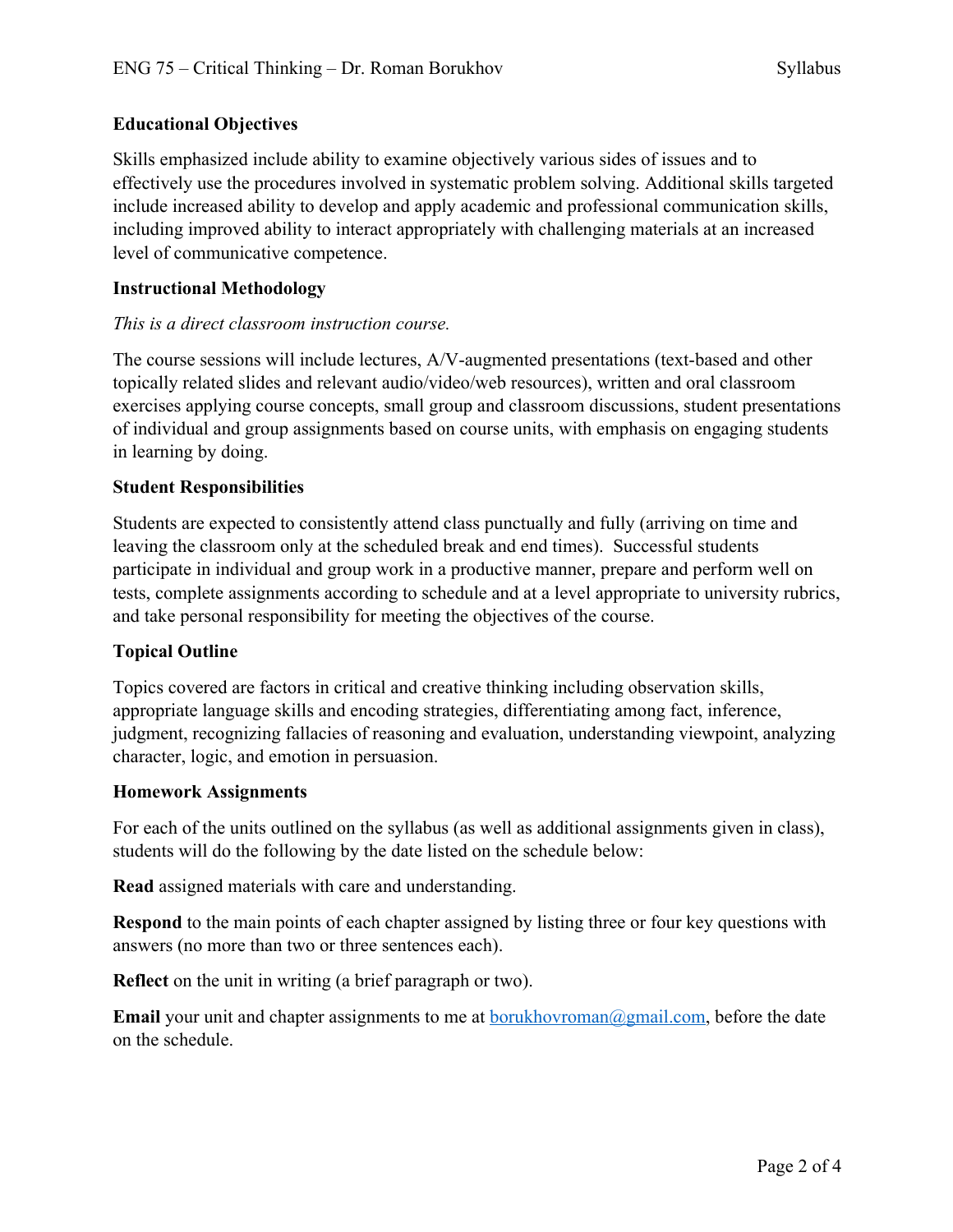For midterm and final review assignments, students will present a review ePortfolios/PPts adapted from the weekly assignments as individual or team projects.

### **Assessment Criteria**

Students will demonstrate their level of achievement through appropriate and accurate application of critical thinking theory, including problem-solving, analysis, and decision-making criteria in approaching and solving text, classroom, and real-world exercises, individually and as group participants. Evaluation will include exercises, daily assignments (oral and written), review ePortfolios of homework and expansions for midterm and final reviews, and midterm and final examinations. The distributions are indicated in the tables below.

| <b>Items</b>                                   | <b>Points</b> |
|------------------------------------------------|---------------|
| Exercises/ Daily Assignments, Oral and Written | 20            |
| Midterm                                        | 25            |
| Review ePortfolio/PPt I, II                    | 10            |
| Presentation of Assignments                    | 10            |
| Final Exam                                     | 35            |
| <b>Total</b>                                   | <b>100</b>    |

| <b>Points</b> | 100-95 | 94-90 | 89-87 | 86-84 | 83-80 | 79.<br>77 | 14<br>$/6-$ | 73-70 | 69-65 | 64-60 | $59-0$ |
|---------------|--------|-------|-------|-------|-------|-----------|-------------|-------|-------|-------|--------|
| Grade         | . .    |       | ∸     |       | ╮-    | ◡         |             |       |       |       |        |